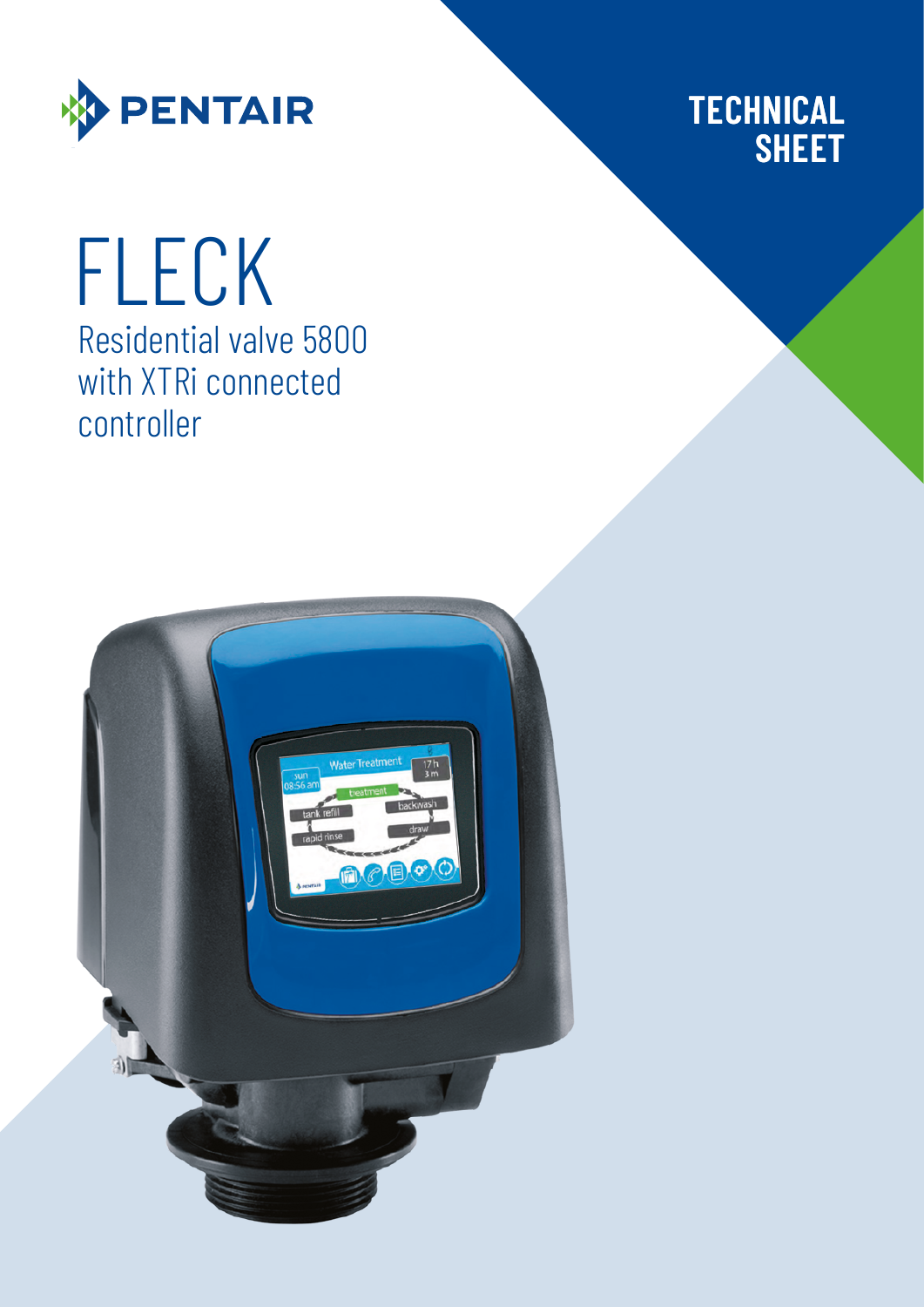

Residential valve 5800 with XTRi connected controller

This controller features WiFi and Bluetooth connectivity to<br>sync with the Pentair Home and Pentair Pro apps allowing<br>fineertins. sync with the Pentair Home and Pentair Pro apps allowing homeowner take charge of their water with information at their fingertips.





### **TECHNICAL CHARACTERISTICS**

- Excellent service rates (21 gpm or 4.8 m<sup>3</sup>/h continuous, 27 gpm or 6.1m<sup>3</sup>/h peak) and backwash fow rate (17 gpm or 3.9 m<sup>3</sup> /h @ 1.8 bar psi ∆P)
- Fast positioning reversible 10.000 RPM 12 V DC drive motor
- Seal and spacer cartridge for easy servicing
- Precise positioning of the piston using optical sensor  $\bullet$
- Filling of treated water for better regeneration efficiency and cleaner brine tank
- Upflow or countercurrent regeneration
- Downflow or co-current regeneration
- Filter (standard upflow piston; down flow possible)
- Metered or time clock initiated regeneration  $\bullet$
- Variable brining for increased efficiency

#### **FOCUS ON XTRI CONTROLLER**

- Ability to connect to Pentair and Pentair Pro apps wia WiFi\*  $\ddot{\bullet}$
- Remote monitoring technology : WiFi connectivity allows user to view system status and receive push alerts
- Display on premium LCD touch screen  $\bullet$
- Customizable programming
- Help / assistance screen with optional retailer contact information
- Easy programming with user-friendly interface  $\blacktriangle$
- Shutdown when system error alarm goes off

#### *\*Please visit*

*[pentair.com/connectedsoftener](https://www.pentair.com/connectedsoftener) for more information on Pentair Home and Pentair Pro apps.*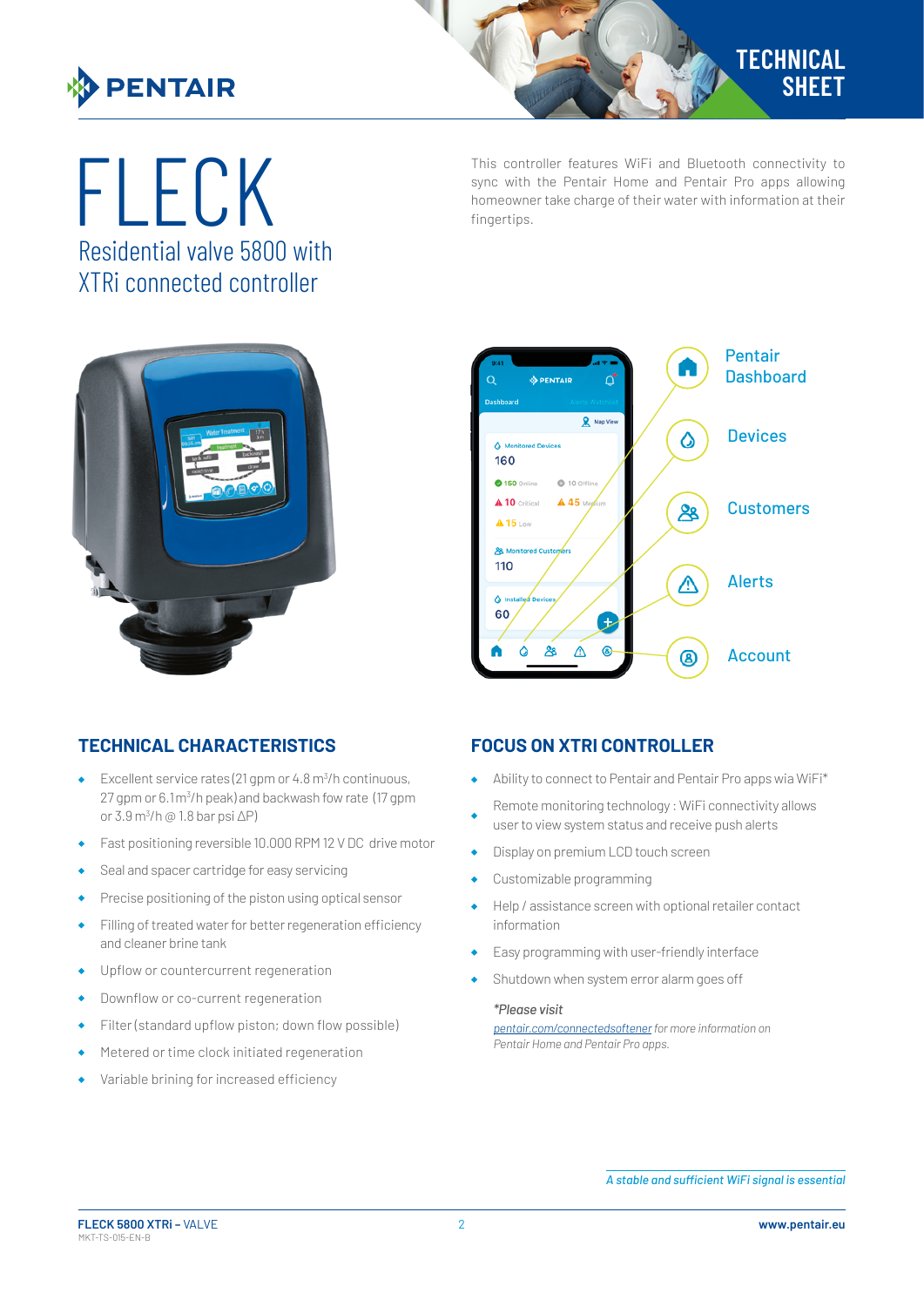

## **OPERATING SPECIFICATIONS**

| <b>VALVE SPECIFICATIONS</b>                                                                                                                               |                                                                                                         |                                                                  |
|-----------------------------------------------------------------------------------------------------------------------------------------------------------|---------------------------------------------------------------------------------------------------------|------------------------------------------------------------------|
| Valve material                                                                                                                                            | Reinforced PPO (Polyphenylene oxide) glass fibre                                                        |                                                                  |
| Inlet/Outlet                                                                                                                                              | 0.75, 1 or 1.25"                                                                                        |                                                                  |
| Cycles                                                                                                                                                    | 5 (to 7 according to settings)                                                                          |                                                                  |
| FLOW RATE (3.5 BAR INLET) - VALVE ALONE                                                                                                                   |                                                                                                         |                                                                  |
| Continuous ( $\Delta p = 1$ bar)                                                                                                                          | 4.8 $m^3/h$                                                                                             | 21 gpm                                                           |
| Peak ( $\Delta p = 1.8$ bar)                                                                                                                              | 6.1 m <sup>3</sup> /h                                                                                   | 27 gpm                                                           |
| $Kv/Cv^*$                                                                                                                                                 | 4.67                                                                                                    | 5.4                                                              |
| Max. backwash $(\Delta p = 1.8$ bar)                                                                                                                      | 17 gpm                                                                                                  | 3.9 m <sup>3</sup> /h                                            |
|                                                                                                                                                           |                                                                                                         | * Cv: Flow rate of valve alone in gpm at 0.07 bar pressure drop. |
| <b>REGENERATION</b>                                                                                                                                       |                                                                                                         |                                                                  |
| Down flow / Upflow                                                                                                                                        | Storm, Typhoon & Hurricane                                                                              |                                                                  |
| Adjustable cycles                                                                                                                                         | Typhoon & Hurricane                                                                                     |                                                                  |
| Timer                                                                                                                                                     | Storm: minutes calculated<br>Typhoon: 0 - 199 minutes per cycle<br>Hurricane: 0 - 199 minutes per cycle |                                                                  |
| <b>METER INFORMATION</b>                                                                                                                                  |                                                                                                         |                                                                  |
| Meter accuracy range                                                                                                                                      | $1 - 57$ l/min $\pm 5%$                                                                                 |                                                                  |
| Meter capacity range (gal.)                                                                                                                               | Storm: volume calculated<br>Typhoon: 1 - 999.900<br>Hurricane: 1 - 999.900                              |                                                                  |
| <b>DIMENSIONS</b>                                                                                                                                         |                                                                                                         |                                                                  |
| Central tube                                                                                                                                              | 1.05" ext. dia., 26.7 mm                                                                                |                                                                  |
| Cutting height of central tube                                                                                                                            | Bottle waves of $\pm$ 5 mm                                                                              |                                                                  |
| Injector brine system                                                                                                                                     | Ext. dia. 1/2"                                                                                          | DN 15 (15/21 mm)                                                 |
| Connection to drain                                                                                                                                       | 1650                                                                                                    |                                                                  |
| Brine line                                                                                                                                                | $\frac{3}{8}$ "                                                                                         |                                                                  |
| Mounting base                                                                                                                                             | $2\frac{1}{2}$ " - 8 NPSM                                                                               |                                                                  |
| Height (from the cylinder thread)                                                                                                                         | $9''$ , 228 mm                                                                                          |                                                                  |
| <b>TYPICAL APPLICATIONS</b>                                                                                                                               |                                                                                                         |                                                                  |
| Water softener                                                                                                                                            | 6 - 16" Ø (limited by maximum injector size)                                                            |                                                                  |
| Filter                                                                                                                                                    | 8 - 16" Ø (based on 10 gpm per sq. ft.)                                                                 |                                                                  |
| * Valve delivered with an upflow piston, which will set the filter in upflow mode. Only Typhoon and Hurricane allow for a filter with a down flow piston. |                                                                                                         |                                                                  |
| <b>ADDITIONAL INFORMATION</b>                                                                                                                             |                                                                                                         |                                                                  |
| Electrical rating                                                                                                                                         | 12 V DC                                                                                                 |                                                                  |
| Pressure                                                                                                                                                  | Hydrostatic: 300 psi, 20 bar<br>Working: 20 - 125 psi, 1.4 - 8.6 bar                                    |                                                                  |
| Temperature                                                                                                                                               | $34 - 110^{\circ}F$ , 1 - 43°C                                                                          |                                                                  |